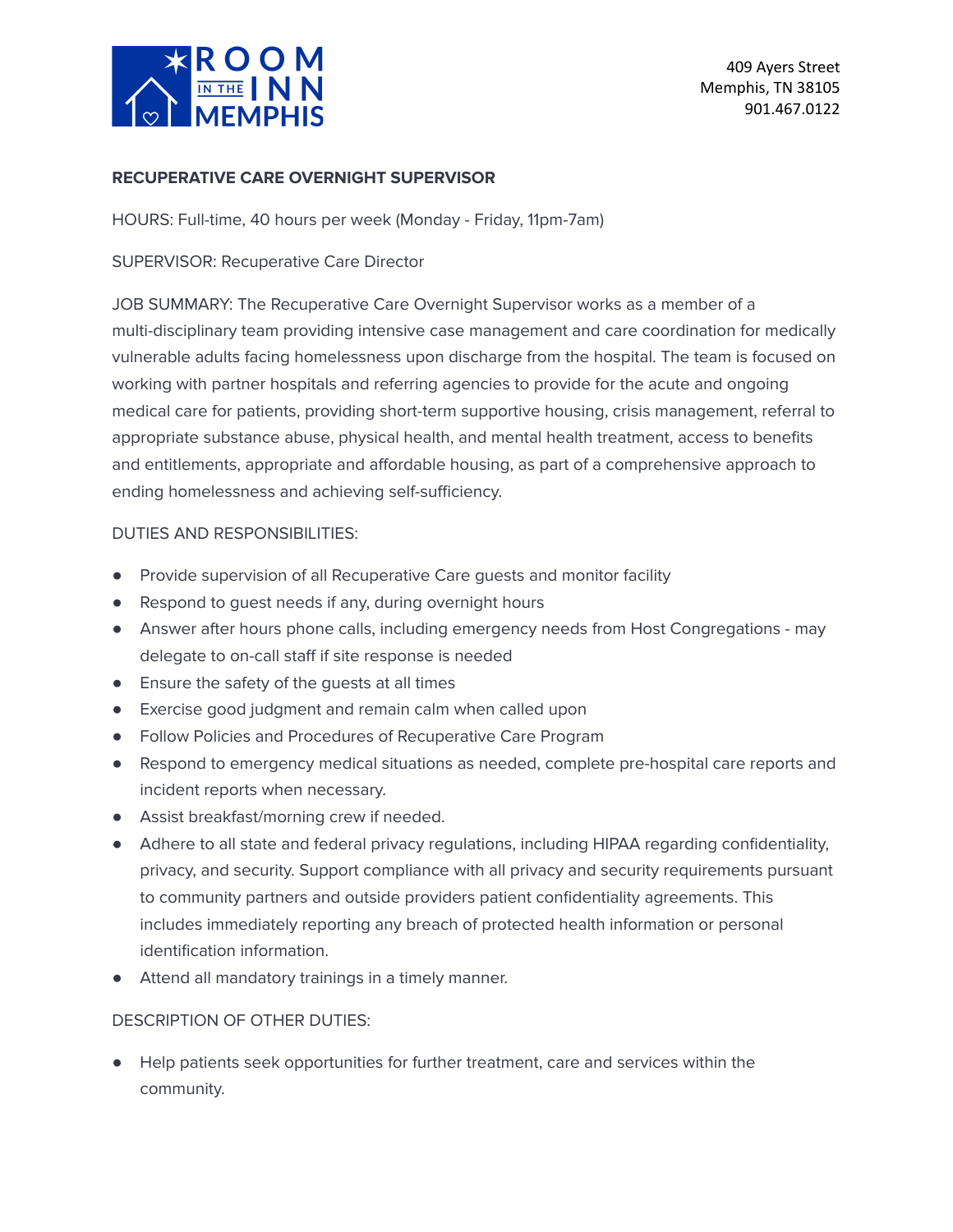- Update Recuperative Care Director regarding any issues or needs with the guests
- Report any Host Congregation calls to Guest Services Coordinator
- Work with Recuperative Care Director to ensure quality care for patients in Recuperative Care, including helping to identify psychological, social and medical needs.
- Participate in compliance, quality assurance and quality improvement activities as directed.
- Perform other duties as assigned.

# Physical Requirements:

The requirements described here are representative of what must be done to successfully perform the essential job functions. Reasonable accommodations may be made to enable individuals with disabilities to perform the essential job function.

- Regularly required to sit, walk, stand, bend, and stoop to access information and materials in file cabinets shelves and closets
- Normal range of hearing and vision is required in this position with or without correction
- Must be able to work with background distractions
- Frequently requires use of equipment such as telephone, copiers, computers and fax machine
- Ability walk up stairs

# Personal Characteristics:

- Demonstrated ability to work effectively and collaboratively with a culturally diverse population of guests, other care providers, family and community members
- Ability to work collaboratively as a member of a team
- Ability to work as an effective advocate for guests
- Organized and detail oriented
- Ability to function under pressure
- Ability to be flexible, open and responsive to crisis management

# **Qualifications**

- Strong organizational skills that reflect ability to perform and prioritize multiple tasks seamlessly with excellent attention to detail
- Very strong interpersonal skills and the ability to build relationships with stakeholders, including staff, board members, external partners and donors
- Expert level written and verbal communication skills
- Demonstrated proactive approaches to problem-solving with strong decision-making capability